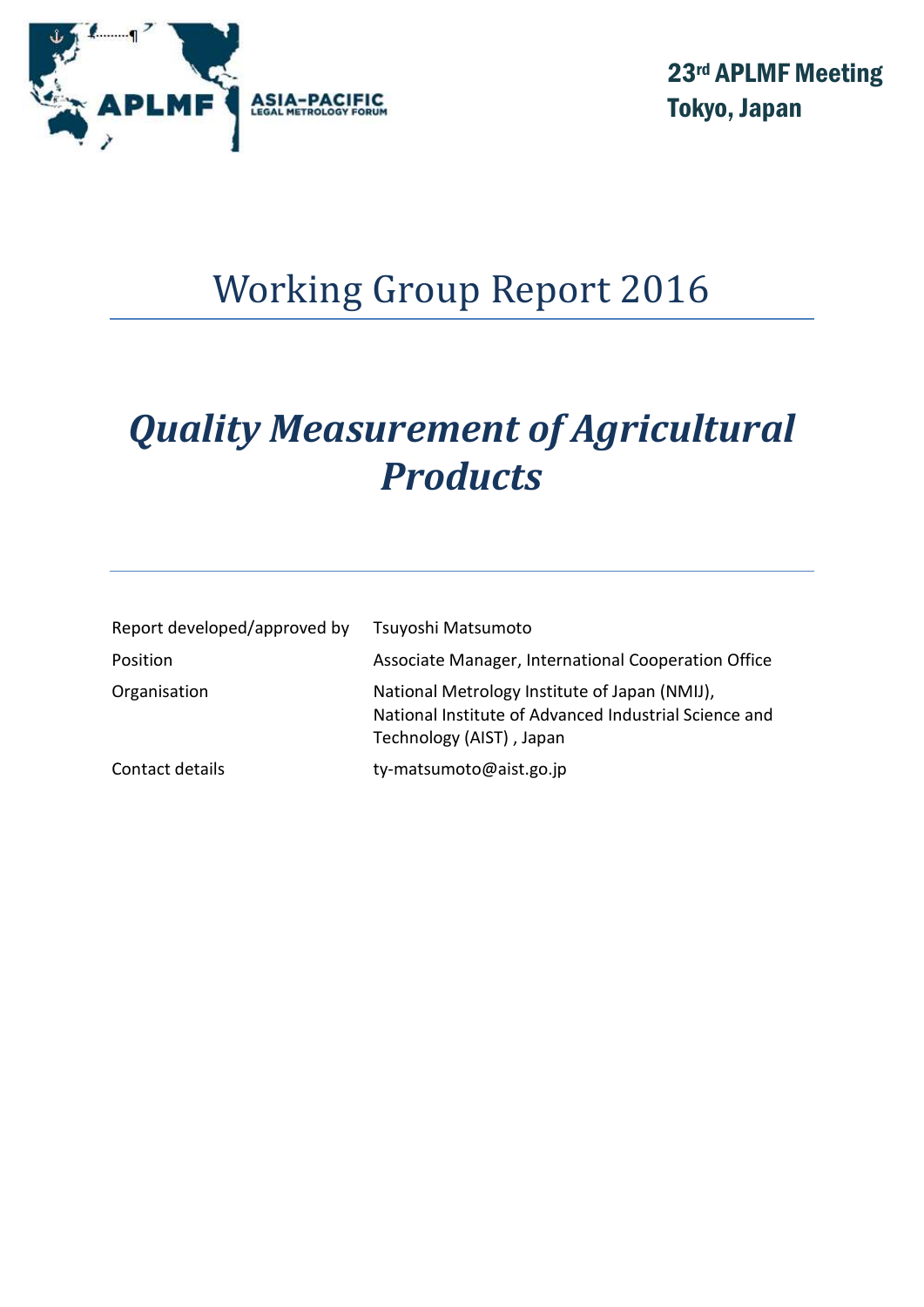# **SECTION 1 – Annual Report**

# **1.1. Training courses on grain / rice moisture measurement**

This WG has conducted a total of 11 training courses and workshops since 2001. In the recent 4 years, training courses on traceability in rice moisture measurement have been conducted in Indonesia (May, 2012), Thailand (November 2013) and Cambodia (November 2015) with great support and cooperation by the host economies. This training program has been also supported with the MEDEA (Metrology: Enabling Developing Economies within Asia) project since 2015.

Among them, the latest course for rice moisture measurement was generously hosted by NMC (National Metrology Center) in Phnom Penh on 16-20 November, 2015. Total 20 trainees plus 10 local observers attended this training course from the 8 economies; Bhutan, Cambodia, Indonesia, Malaysia, Mongolia, Myanmar, Thailand and Viet Nam. NMIJ (National Metrology Institute of Japan) and Kett Electric Laboratory Co. Ltd. provided five trainers (see the separate report).

# **1.2. Support for other training courses**

The chairperson supported the *MEDEA Training Course on Mass Standards* held in Jakarta, Indonesia on 30 August - 1 September, 2016 as an organizer. Total 21 trainees plus 8 local observers attended this training course from the 13 economies; Bangladesh, Bhutan, Cambodia, Indonesia, Kazakhstan, Malaysia, Mongolia, Myanmar, Papua New Guinea, Philippines, Sri Lanka, Thailand and Viet Nam. MBIE (Ministry of Business, Innovation & Employment) in New Zealand and NMIJ provided five trainers and coordinators (see the separate report for the WG on Training Coordination).

#### **1.3. APLMF guide document on rice moisture measurement**

The WG has provided the first draft of a new *APLMF Guide Document on Rice Moisture Measurement* at the 22nd Forum Meeting. The second draft (2DR) with minor revisions has been submitted to the present WG meeting (see the separate draft). This document aims to provide practical procedures to establish a regional traceability system and calibrate/test grain moisture meters, which are not covered by the OIML recommendations or ISO documents. Materials used in the previous training courses on rice moisture measurement are used as the basis of this guide document.

Considering current situation that no comments have been submitted to the 1st draft (1DR) for one year and on the other hand, many member economies need an official guide, the WG proposes the following procedure.

- (1) Seek comments from the member economies to 2DR for additional three months until 28 February, 2017,
- (2) The 2DR will be considered to be approved if there are no comments requiring substantial amendments, and then,
- (3) The official guide document would be uploaded on the APLMF website.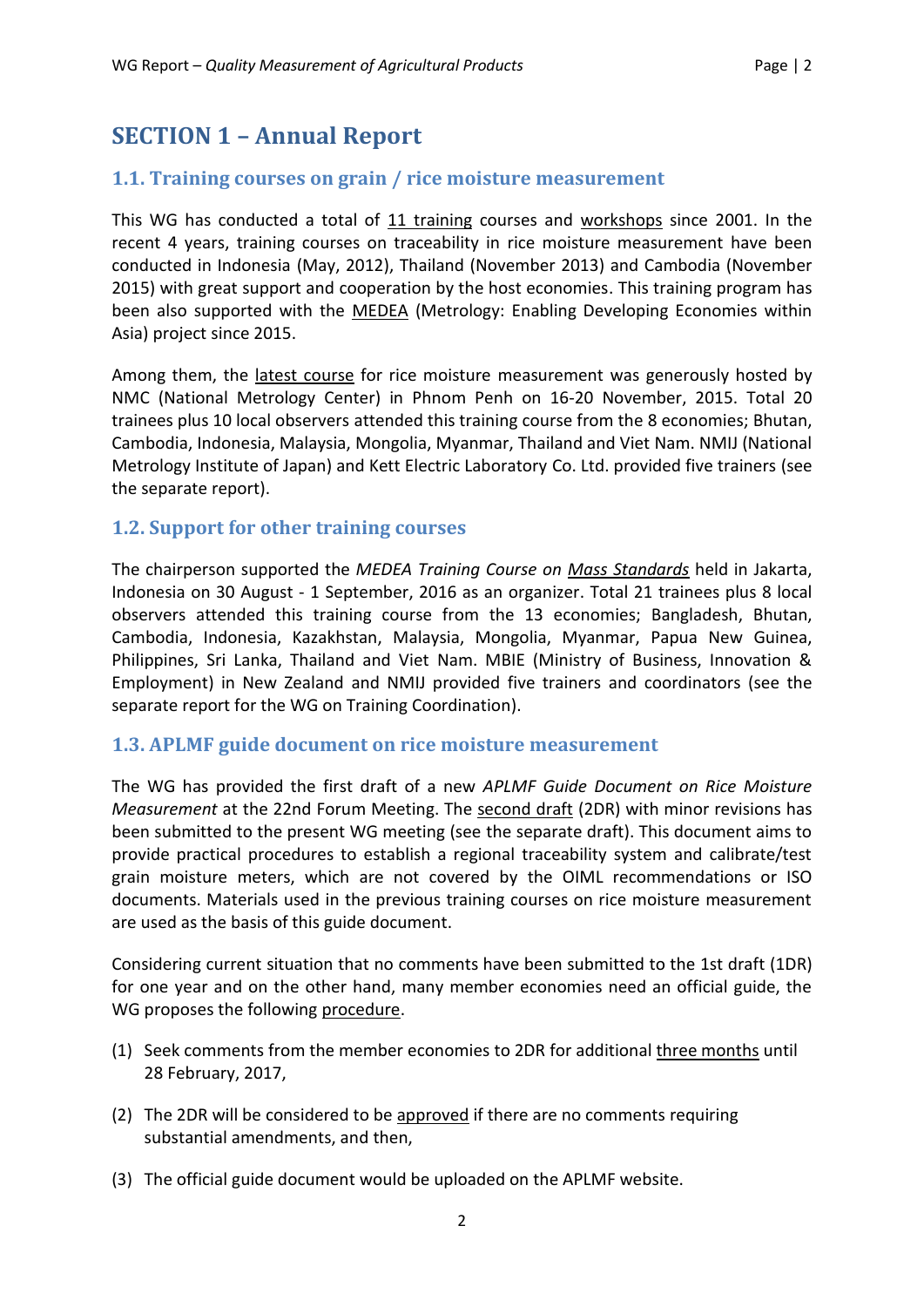# **1.4. Contributed to OIML TC 17/SC 1 and TC 17/ SC 8**

The WG has been continuously monitoring the activities of OIML TC 17/SC 1 (*humidity*) and TC 17/SC 8 (*instruments for quality analysis of agricultural products*) in regard to the two OIML documents shown below.

#### **(1) TC 17/SC 1 R 59** *Moisture Meters for Cereal Grains and Oilseeds (1984)***:**

A long discussion in SC 1 for revising the present recommendation has been continued with efforts by the joint secretariat of USA and PR China. The WG submitted many comments in this procedure. FDR (Final Draft Recommendation) of R 59 was submitted to  $51<sup>st</sup>$  CIML meeting in October, 2016 and it was approved. It is expected that the new recommendation will be published shortly.

#### **(2) TC 17/SC 8 on** *Protein Measuring Instruments for Cereal Grains and Oilseeds (New)***:**

A long discussion in SC 8 to draft a new recommendation has been finished with efforts by the secretariat in Australia. The WG also submitted many comments in this procedure. FDR (Final Draft Recommendation) of this recommendation was submitted to  $51<sup>st</sup>$  CIML meeting and it was approved. It is expected that this recommendation will be published soon too.

In Japan, the WG chair attended a domestic mirror committee of OIML TC 17 and exchanged information between the manufacturers of moisture meters and protein measuring instruments.

# **1.5. Cooperation with BIPM and APMP on moisture measurement**

The WG exchanged information regarding the grain moisture measurement with the experts in metrology in NMIJ and APMP (Asia-Pacific Metrology Programme). On 9-10 November, 2016, the chairperson provided a presentation on grain moisture measurements at the *APEC Regional Workshop on Measurement and Standards for Grain Food Safety and Free Trade* in Da Nang, Viet Nam which was held before the APMP General Assembly and related meetings. The primary target of this workshop was provision of CRMs (certified reference materials) for food safety which is taken initiatives by the scientists in chemical metrology.

Regardless such a different background, many participants gave attention to this presentation on grain moisture measurement. The chairperson realized that grain moisture is one of the common topics of concern both in scientific metrology and legal metrology. The presentation slides presented at this APEC workshop are provided in the WG meeting as an informative document.